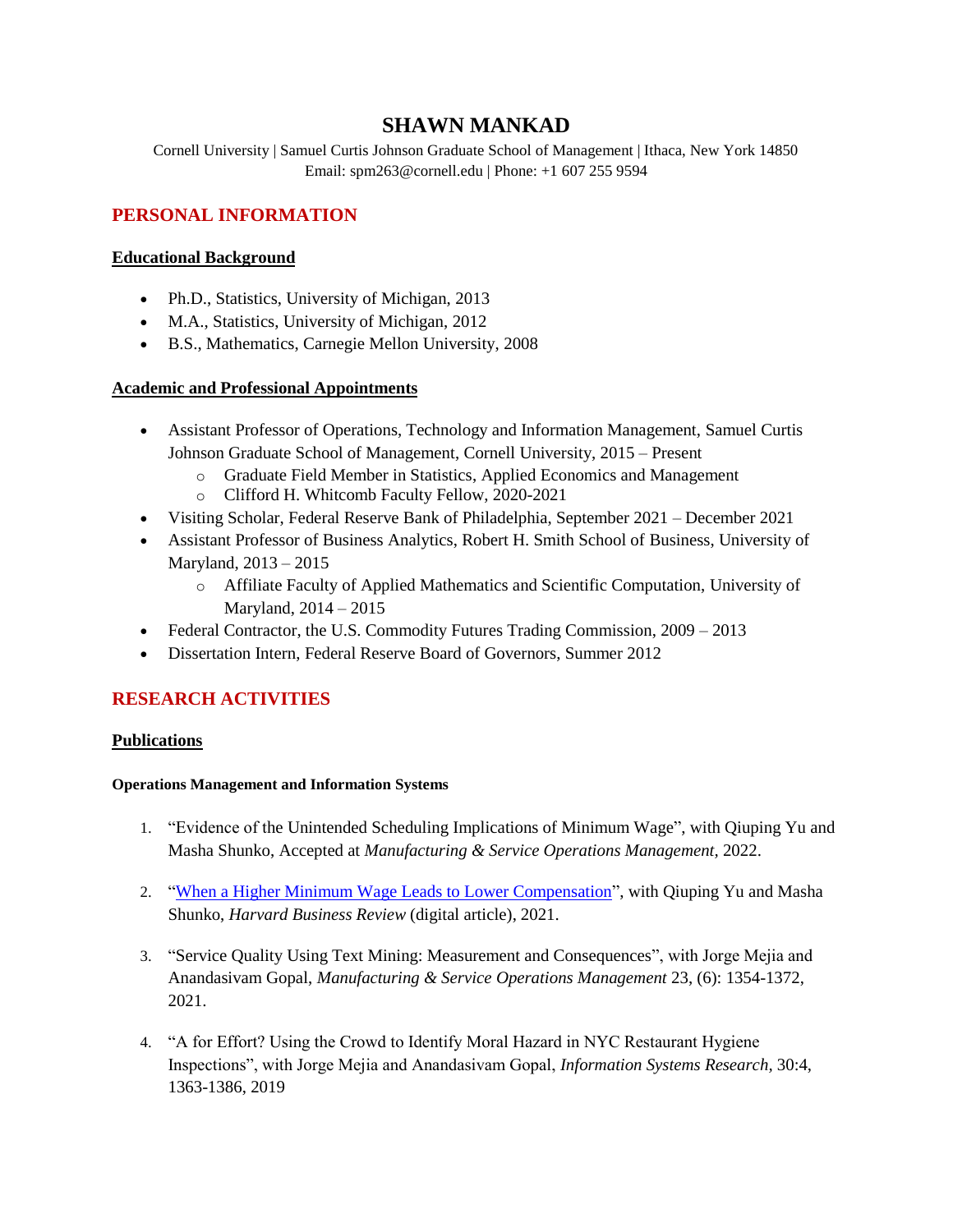- 5. "Understanding Online Hotel Reviews through Automated Text Analysis", with Hyun Jeong Han, Joel Goh, and Srinagesh Gavirneni, *Service Science* 8.2, 124-138, 2016.
- 6. "What Guests Really Think of Your Hotel: Text Analytics of Online Customer Reviews", with Hyun Jeong Han, Srinagesh Gavirneni, and Rohit Verma. *Cornell Hospitality Report*, 16(2), 3-17, 2016.

#### **Finance**

- 7. "Sidedness in the Interbank Market", with Celso Brunetti and Jeffrey H. Harris, *Journal of Financial Markets*, 100663, 2021.
- 8. "Interconnectedness in the Interbank Market", with Celso Brunetti, Jeffrey H. Harris, and George Michailidis, *Journal of Financial Economics,* 133(2), 520-538, 2019.
- 9. "On the Formation of Dodd-Frank Act Derivatives Regulations", with George Michailidis and Andrei Kirilenko. *PLoS One*, 14(3), p.e0213730, 2019.
- 10. "Discovering the Ecosystem of an Electronic Financial Market with a Dynamic Machine-Learning Method", with George Michailidis and Andrei Kirilenko*, Algorithmic Finance*, 2:2, 151-165, 2013.

#### **Statistics and Data Science**

- 11. "CP-Squared: A Method for Change-Point Detection in Core-Periphery Networks", with Desheng Ma, Accepted at *Expert Systems with Applications*, 2022.
- 12. "Monitoring Sparse and Attributed Networks with Online Hurdle Models", with Samaneh Ebrahimi, Mostafa Reisi, and Kamran Paynabar, *IISE Transactions* (formerly *IIE Transactions*), Vol. 54(1), 91-104, 2021.
- 13. "A Two-Stage Authorship Attribution Method using Text and Structured Data for De-Anonymizing User Generated Content", with Matthew Schneider, *Customer Needs and Solutions*, 1-18, 2021.
- 14. "An Online Semi-NMF Algorithm for Soft-Clustering of Financial Institutions", with Yuan Cheng, *Proceedings of the SIGMOD Data Science for Macro Modeling Workshop*, 2019.
- 15. "Single Stage Prediction with Online Reviews for Mobile App Development and Management", with Shengli Hu and Anandasivam Gopal, *The Annals of Applied Statistics*, Vol. 12(4), 2279- 2311, 2018.
- 16. "Balance Sheet Driven Probability Factorization for Inferring Bank Holdings: Extended Abstract", with Celso Brunetti and Jeffrey H. Harris, *Proceedings of the SIGMOD Data Science for Macro Modeling Workshop*, 2017.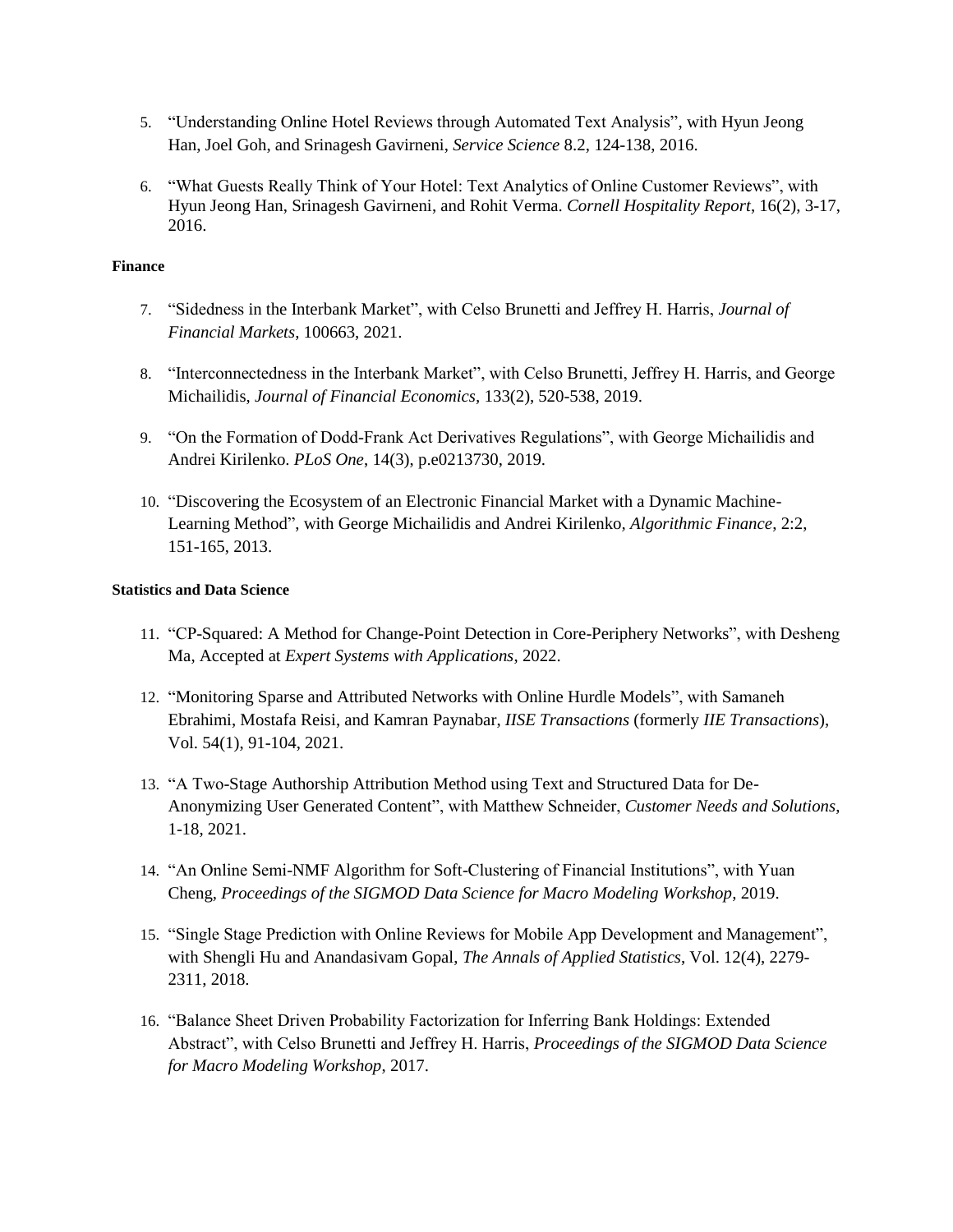- 17. "Measuring Influence in Twitter Ecosystems using a Counting Process Modeling Framework", with Donggeng Xia and George Michailidis*, Technometrics*, Vol. 58(3), 360-370, 2016.
- 18. "Analysis of Multiview Legislative Networks with Structured Matrix Factorization: Does Twitter Influence Translate to the Real World?", with George Michailidis, *The Annals of Applied Statistics* Vol. 9(4), 1950-1972, 2015.
- 19. "Two-Stage Plans for Estimating the Inverse of a Monotone Function", with Runlong Tang, Moulinath Banerjee, and George Michailidis, *Technometrics*, Vol. 57, Iss. 3, 2015.
- 20. "Threshold Value Estimation Using Adaptive Two-Stage Plans in R", with George Michailidis, and Moulinath Banerjee, *Journal of Statistical Software*, 67(3), 1 – 19, 2015.
- 21. "Biclustering Three-Dimensional Data Arrays with Plaid Models", with George Michailidis, *Journal of Computational and Graphical Statistics*, Vol. 23, Iss. 4, 2014.
- 22. "Visual Analytics for Network- Based Market Surveillance", with George Michailidis and Celso Brunetti, *Proceedings of the SIGMOD Data Science for Macro Modeling Workshop*, 2014.
- 23. "Discovery of Path-Important Nodes using Structured Semi-Nonnegative Matrix Factorization", with George Michailidis, *IEEE International Workshop on Computational Advances in Multi-Sensor Adaptive Processing*, 288-291, 2013.
- 24. "Structural and functional discovery in dynamic networks with non-negative matrix factorization", with George Michailidis*, Physical Review E*, 88(4), 042812, 2013.

#### **Computational Biology and Medicine**

- 25. "A Feedback and Evaluation System that Provokes Minimal Retaliation by Trainees", with Keith Baker and Bishr Haydar, *Anesthesiology*, 126:327-337, 2017.
- 26. "Computational and Empirical Studies Predict Mycobacterium tuberculosis-Specific T Cells as a Biomarker for Infection Outcome", with Marino, S., Gideon, H. P., Gong, C., McCrone, J. T., Lin, P. L., Linderman, J. J., Flynn, J. L,, Kirschner, D. E., *PLoS Comput Biol* 12(4): e1004804, 2016.

#### **Working Papers**

- 1. "Bayesian Semi-Non-Negative Matrix Factorization: A Technique for Estimating Bank Holdings and Systemic Risk", with Celso Brunetti and Jeffrey H. Harris, In revision at *Operations Research*.
- 2. "Non-Standard Errors", with Albert J. Menkveld, Anna Dreber, Felix Holzmeister, Juergen Huber, Magnus Johannesson, Michael Kirchler, Sabastian Neususs, Michael Razen, Utz Weitzel, and others. In revision at *Journal of Finance*.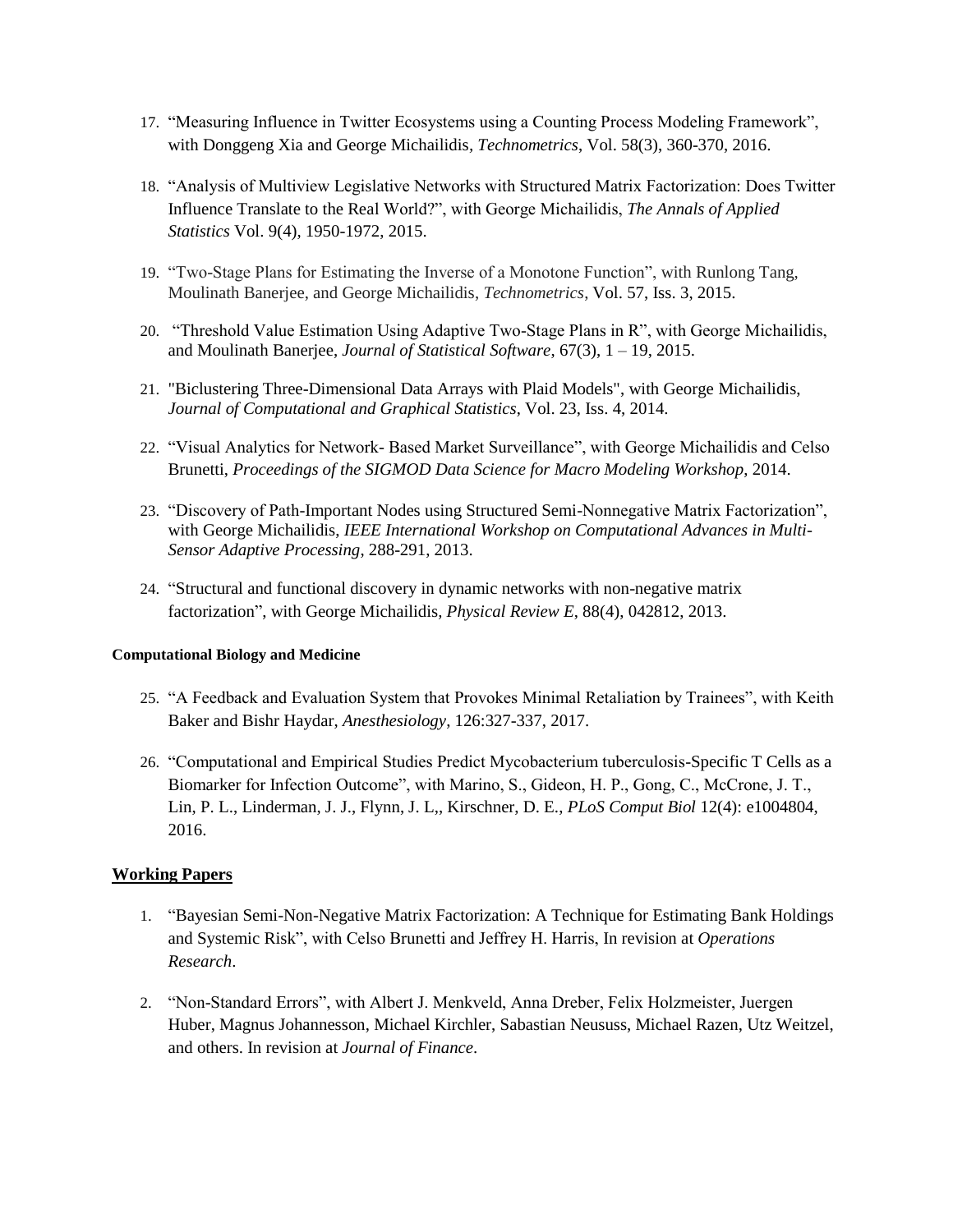- 3. "A Structural Topic Sentiment Model for Text Analysis", with Li Chen, In revision at *Management Science*.
- 4. "Too Close for Comfort? Understanding Peer Effects in Large Franchised Networks", with Qiuping Yu and Masha Shunko, In revision at *Production and Operations Management*.
- 5. "Protecting the Anonymity of Online Users Using Prior Distributions on their Textual Content", with Cameron Bale, Matthew Schneider and Monika Hu, Under review at *Journal of the Royal Statistical Society: Series C*.
- 6. "Liquidity Networks, Interconnectedness, and Interbank Information Asymmetry", with Celso Brunetti and Jeffrey H. Harris, Under review at *Journal of Financial and Quantitative Analysis*.
- 7. "The Urgency to Borrow in the Interbank Market", with Celso Brunetti and Jeffrey H. Harris, Under review at *Financial Research Letters*.
- 8. "Can Machines Learn to be Human? Integrating Artificial Intelligence and Behavioral Science.", with Charles Corbett, Andrew M. Davis, and Elena Katok, In-progress forum article for *Manufacturing & Service Operations Management*.

## **Patents**

1. "Identification and personalized protection of text data using Shapley values", Provisional patent (submitted), Cornell University and Drexel University

## **External Funding and Research Grants**

- NSF BIGDATA: Too Interconnected to Fail? Network Analytics on Complex Economic Data Streams for Monitoring Financial Stability, PI, \$525,247, 2016 – 2021
- Wharton Customer Analytics Initiative Data Grant, 2015
- Wharton Customer Analytics Initiative Data Grant, 2014

## **Research Recognition**

- CDO Magazine's 2021 List of Leading Academic Data Leaders
- "CHR 2017 Industry Relevance Award", 2017, Cornell University, Given to a single paper each year
- Cornell University Half-Century Faculty Research Fellowship, 2016 2018
- 1st Place Award in Student Research Competition, Midwest Statistics Research Colloquium, 2012, Midwest Statistics Research Colloquium

## **Advising**

*Graduated -- Doctoral*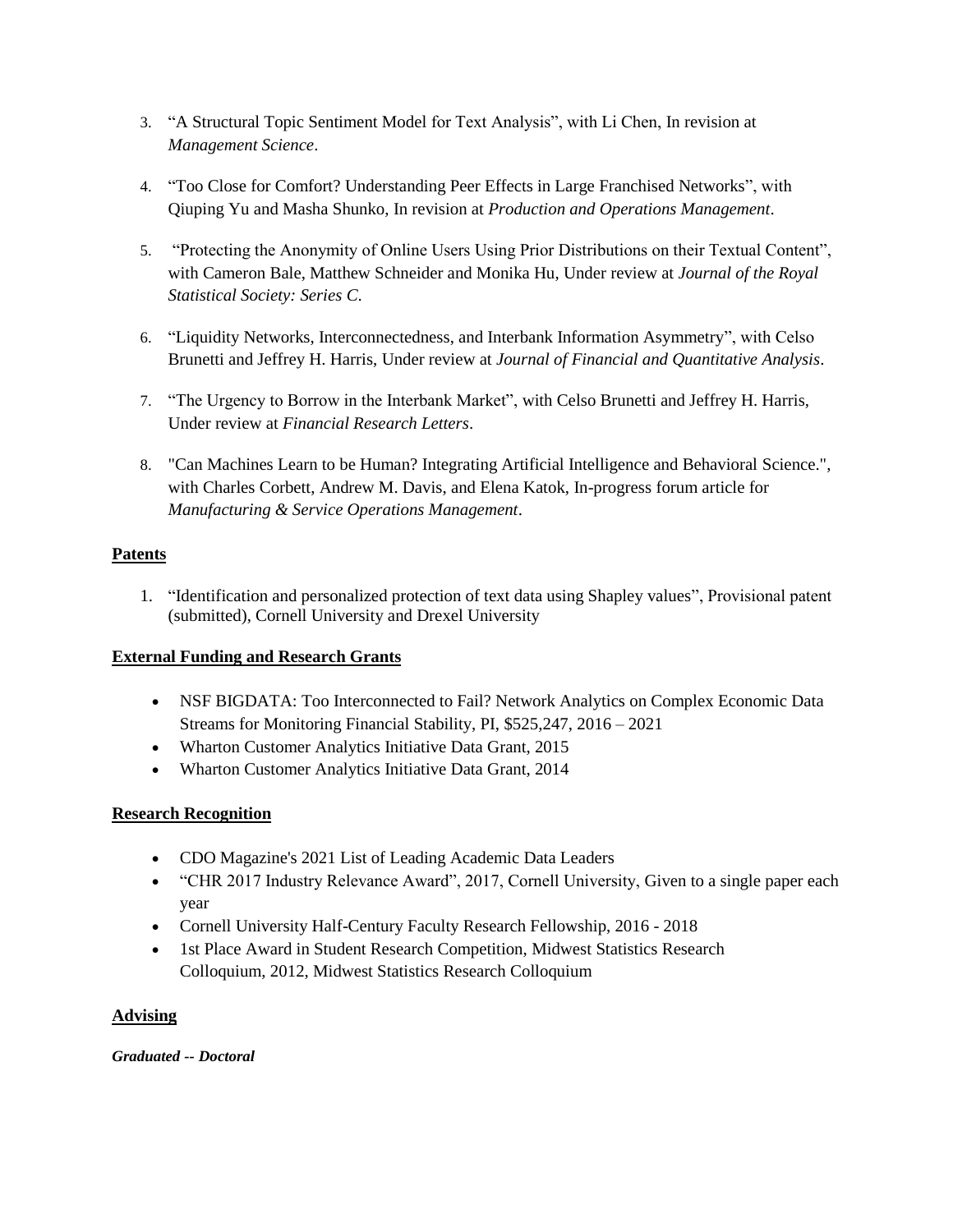- Piyush Anand (Management: Marketing), Cornell University, Graduated Spring 2021, Committee Member, Assistant Professor at Rice University
- Saram Han (Hotel Administration), Cornell University, Graduated Fall 2019, Committee Member
- Shengli (Meredith) Hu (Management: Operations, Technology, and Information Management), Cornell University, Graduated Summer 2019, Committee member, Research Scientist at Dataminr
- Samaneh Ebrahimi (Industrial Engineering), Georgia Institute of Technology, Graduated Summer 2018, Thesis Committee Member, Data Scientist at Pandora
- Zhiming Shen (Computer Science), Cornell University, Graduated Fall 2017, Thesis Committee Member, Post-doc at Cornell University
- Hechao Sun (Applied Statistics), University of Maryland, Graduated Summer 2017, Thesis Committee member, Amazon Data Science
- Jorge Mejia (Information Systems), University of Maryland, Graduated Spring 2016, Thesis Committee member, Assistant Professor at Indiana University
- Bin Han, (Applied Mathematics), University of Maryland, Graduated Spring 2015, Thesis Committee member, Blackrock
- Stuart Price, (Decisions, Operations & Information Technologies), University of Maryland, Graduated Winter 2015, Thesis Committee member
- Hisham Talukder, (Applied Mathematics), University of Maryland, Graduated summer 2014, Thesis Committee member, Dow Jones & Company

#### *Graduated -- Masters*

• Shivank Goel (Management: Operations, Technology, and Information Management), Cornell University, Graduated Fall 2020, Amazon Software Engineer

#### **Undergraduate**

• Theodore Michalik, Graduated Spring 2015 from University of Maryland, Thesis Advisor

# **TEACHING ACTIVITIES**

## **Courses Taught**

## **Cornell:**

- NBA-6920, Machine Learning Applications in Business
	- o Evaluation Spring 2021: Instructor =  $4.64/5$ ; Course =  $4.51/5$
	- o Evaluation Spring 2020: Instructor =  $4.69/5$ ; Course =  $4.63/5$
- NBA-6550, Introduction to SQL & Tableau
	- $\degree$  Evaluation Spring 2021: Instructor = 4.65/5; Course = 4.40/5
	- o Evaluation Spring 2020: Instructor =  $4.61/5$ ; Course =  $4.43/5$
- NBA-6550Y, Introduction to SQL (Summer Session)
	- $\degree$  Evaluation Summer 2021: Instructor = 4.85/5; Course = 4.80/5
	- $\circ$  Evaluation Summer 2019: Instructor = 4.82/5; Course = 4.72/5
- NBA-6480, Digital Technology Practicum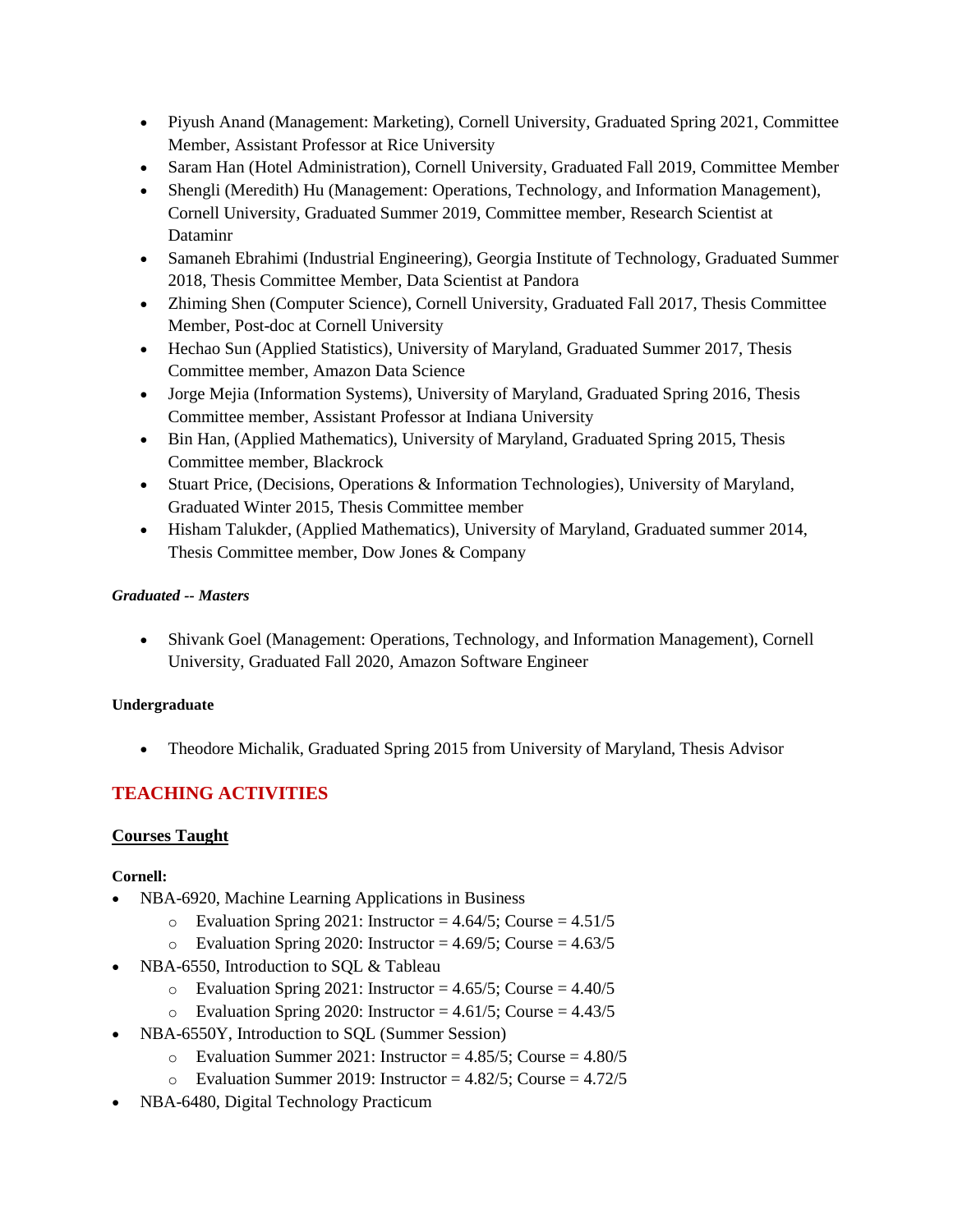- $\circ$  Evaluation Spring 2021: Instructor = 4.72/5, 4.75/5; Course = 4.04/5, 4.38/5
- $\degree$  Evaluation Spring 2020: Instructor = 4.46/5; Course = 3.89/5

#### **University of Maryland:**

- "Distinguished Teaching Award", 2015, University of Maryland awarded to faculty in the top 15% of teaching evaluation scores
- BMGT 431, Data Analytics
- BUDT 758B, Google Online Challenge and Analytics
- BMGT 430, Linear Statistical Models in Business

#### **University of Michigan:**

• "Graduate Student Instructor Excellence in Teaching Award" for an undergraduate-level course in Data Mining, 2011, University of Michigan Statistics Department

## **SERVICE AND OUTREACH**

#### **Editorial Boards and Reviewing Activities**

#### **Editorial Boards for Journals and Presses**

- Associate Editor for *Data Science in Science* (2022-Present)
- Editorial Advisory Board (2018-2021) for *Expert Systems with Applications*

#### **Reviewing Activities for Journals and Presses**

#### Operations Research/Management Journals:

- Management Science
- Manufacturing and Service Operations Management
- Operations Research
- Production and Operations Management
- **IISE Transactions**

#### Information Management/Systems Journals:

- Information Systems Research
- Management Information System Quarterly
- European Journal of Information Systems

#### Finance Journals:

- Management Science
- Mathematics and Financial Economics
- Journal of Multinational Financial Management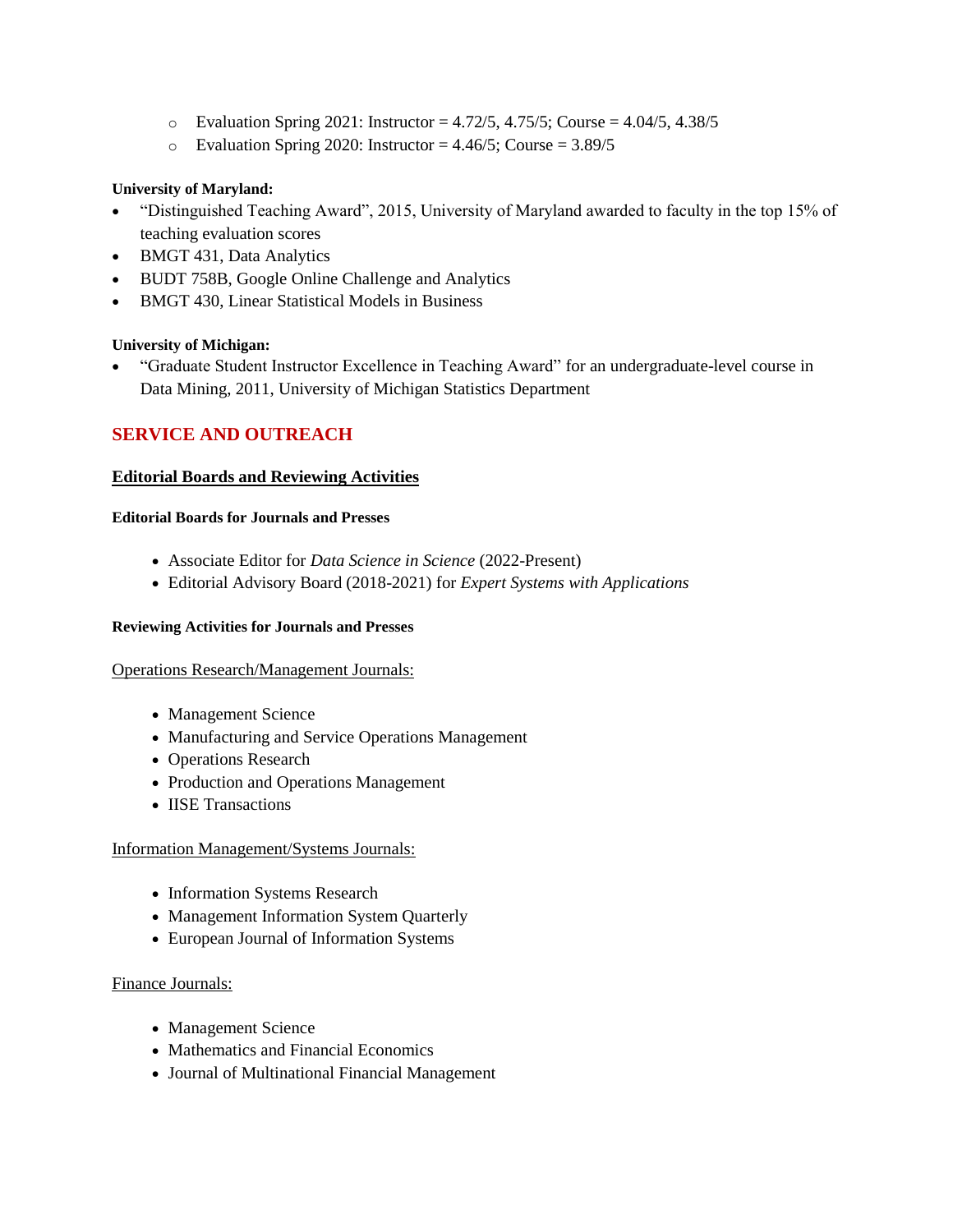#### Applied Statistics and Data Science Journals:

- Journal of the American Statistical Association
- Journal of Computational and Graphical Statistics
- Applied Stochastic Models in Business and Industry
- Journal of Statistical Software
- Journal of Applied Statistics
- The Electronic Journal of Statistics
- **INFORMS** Journal on Computing
- Expert Systems with Applications
- Social Network Analysis and Mining
- Artificial Intelligence Review

#### **Reviewing Activities for Conferences**

- 2020 INFORMS Workshop on Data Science
- 2019 INFORMS Workshop on Data Science
- 2018 INFORMS Workshop on Data Science
- SIGMOD 2018 Workshop Data Science for Macro-Modeling
- **IIE ISERC 2015**
- Winter Simulation Conference 2015
- SIGMOD Data Science for Macro-Modeling Workshop 2014
- IEEE Workshop on Computational Advances in Multi-Sensor Adaptive Processing 2014

## **Committees, Professional & Campus Service**

#### **Leadership Roles in Meetings and Conferences**

- Conference Co-Chair; 2021 INFORMS Workshop on Data Science
- Associate Editor for the AI and Intelligent Augmentation track, International Conference on Information Systems 2020
- Member of Program Committee, 2020 INFORMS Workshop on Data Science
- Member of Program Committee, 2019 INFORMS Workshop on Data Science
- Member of Program Committee, Federal Reserve Board Conference on The Interconnectedness [of Financial Systems,](https://www.federalreserve.gov/conferences/interconnectedness-of-financial-systems.htm) 2019
- Member of Program Committee, 2018 INFORMS Workshop on Data Science
- Associate Editor for the Data Science track, International Conference on Information Systems 2018
- Member of the Organizing Committee, 2018 Symposium on Data Science and Statistics
- Panelist for Academic Job Search Panel at INFORMS 2018
- Invited Member of the 3<sup>rd</sup> Workshop on an Open Knowledge Network (organized by the **NITRD** [Big Data Interagency Working Group,](https://www.google.com/url?q=https%3A%2F%2Fwww.nitrd.gov%2Fnitrdgroups%2Findex.php%3Ftitle%3DBig_Data&sa=D&sntz=1&usg=AFQjCNHsZRpuADMVrt3f7OPKsnV47NfAvw) National Science Foundation, and the National Institute of Health) 2017
- Publicity Co-Chair for the 2017 INFORMS Workshop on Data Science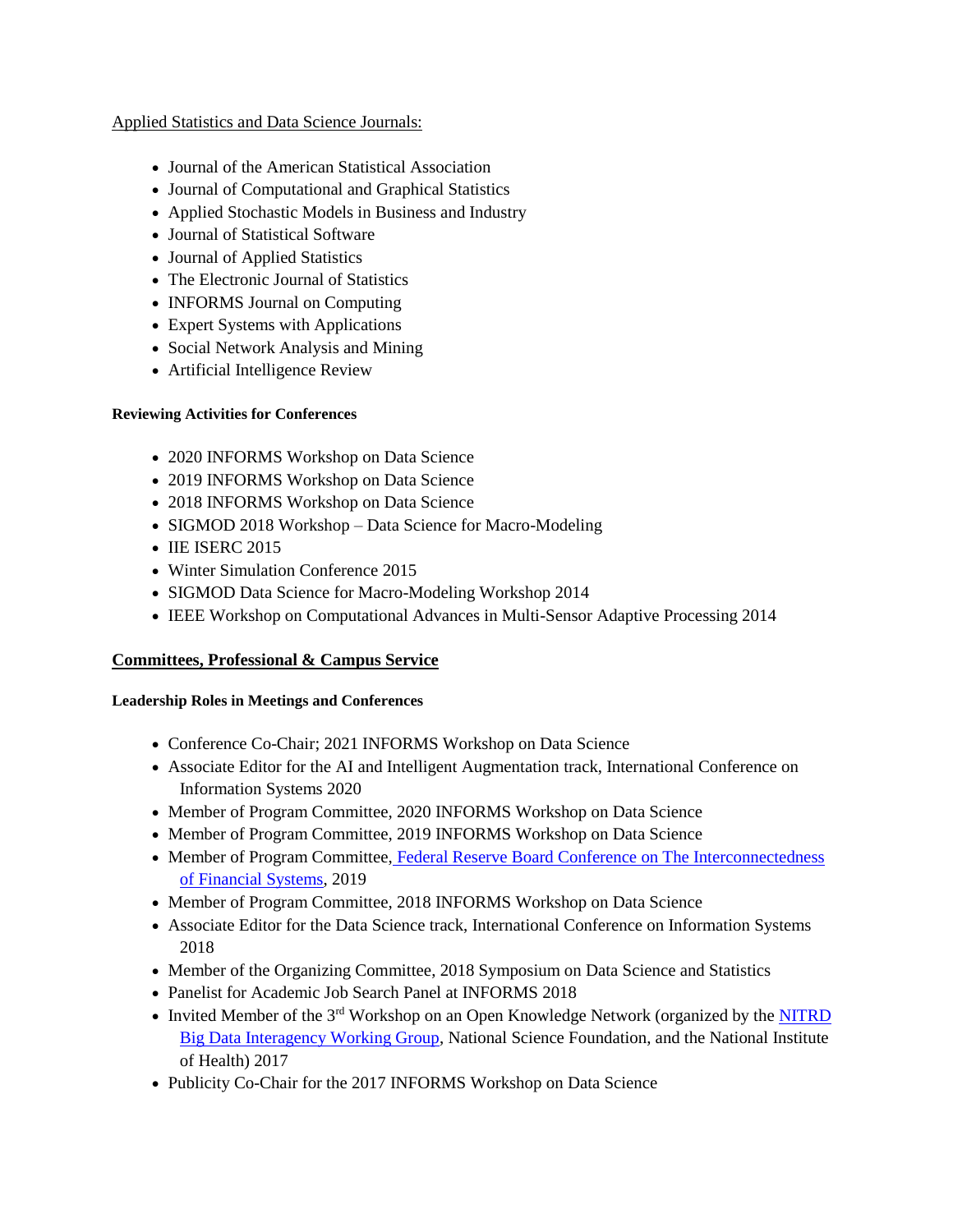- Associate Editor for the Foundations of IS Research track, International Conference on Information Systems 2017
- Associate Editor for the Data Science track, International Conference on Information Systems 2016
- Organizer and Session Chair, Invited Data-Mining Session Organizer, the 2016 INFORMS annual meeting
- Member of the Program Committee, SIGMOD 2016 Workshop Data Science for Macro-Modeling
- Member of the Program Committee, Interface 2015 (Statistics Symposium)
- Member of the Program Committee, SIGMOD 2014 Workshop Data Science for Macro-Modeling
- Session Organizer and Chair, Data-Mining section, 2014 INFORMS annual meeting
- Session Chair, 2014 Joint Statistical Meetings Session

#### **Other Non-University Committees, Memberships, Panels, etc.**

• Secretary, Treasurer of the Data Mining Section of INFORMS, 2013 – 2015

#### **Campus Service - College**

- Cornell University Reappointment Review Committee for Lecturer (Hotel School), 2017- 2018
- University of Maryland Member of Research Computing Committee, 2014 2015

#### **Campus Service - Department**

- Faculty advisor for the [Cornell Quant Club,](http://www.cornellquant.com/) 2020 Present
- Faculty advisor for the Cornell Fin Tech Club, 2021 Present
- University of Maryland Research Computing Infrastructure Survey Team, 2014

## **SELECTED MEDIA COVERAGE**

#### **Research**

- 1. June 23, 2021, ["A Higher Minimum Wage Can Lead Employers to Lower Compensation"](https://www.bloomberg.com/news/articles/2021-06-23/a-higher-minimum-wage-can-lead-employers-to-lower-compensation), *Bloomberg*
- 2. June 22, 2021, "[More Hidden Costs in the Fight for \\$15](https://www.wsj.com/articles/more-hidden-costs-in-the-fight-for-15-11624401328)", *The Wall Street Journal*
- 3. Feb 22, 2019, ["A Breakthrough Is Claimed in Systemic Risk Monitoring"](https://www.garp.org/#!/risk-intelligence/technology/quant-methods/a1Z1W000004nxXBUAY), *GARP Risk Intelligence*
- 4. Dec 6, 2018, "Restaurant Hygiene, Risky Business Systems"[, https://research.cornell.edu/news](https://research.cornell.edu/news-features/restaurant-hygiene-risky-business-systems)[features/restaurant-hygiene-risky-business-systems](https://research.cornell.edu/news-features/restaurant-hygiene-risky-business-systems)
- 5. Nov 11, 2018, "Thanks, statistics! A faster way to improve mobile apps", *Cornell Chronicle*, <http://news.cornell.edu/stories/2018/11/thanks-statistics-faster-way-improve-mobile-apps>
- 6. Sept 12, 2018, "Fed study proposes method for tracking banks' systemic risks more often", MLex Insight